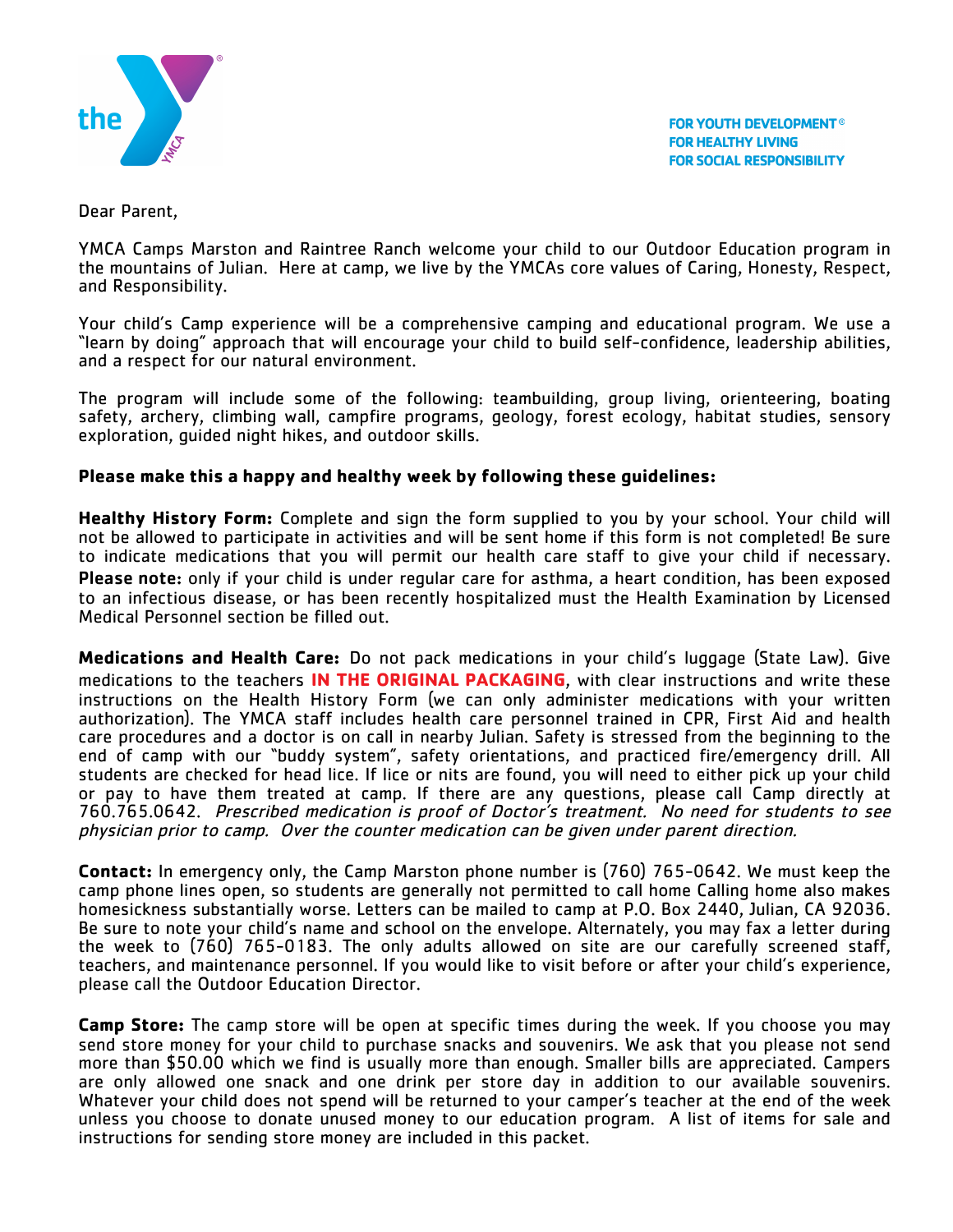**What to Bring:** A packing list is enclosed. Please follow it as closely as possible. Remember that your child will most likely get dirty at camp, so old clothes are the best. Please be sure to include a raincoat or rain poncho. Students will shower twice during their stay.

Payment: Please submit payment directly to your student's school. We only accept payment directly from the school administration.

Thank you for joining us in making a wonderful sixth grade outdoor education experience for your child possible!

**Sincerely,**

**Rich Krudner Outdoor Education Director** 760 765 0642

**YMCA OVERNIGHT CAMPS**

**MARSTON | RAINTREE | SURF** Visit us at: 4761 Pine Hills Road, Julian CA 92036 Send mail to: P.O. Box 2440, Julian CA 92036 W ymca.org/camps P 760 765 0642 F 760 765 0183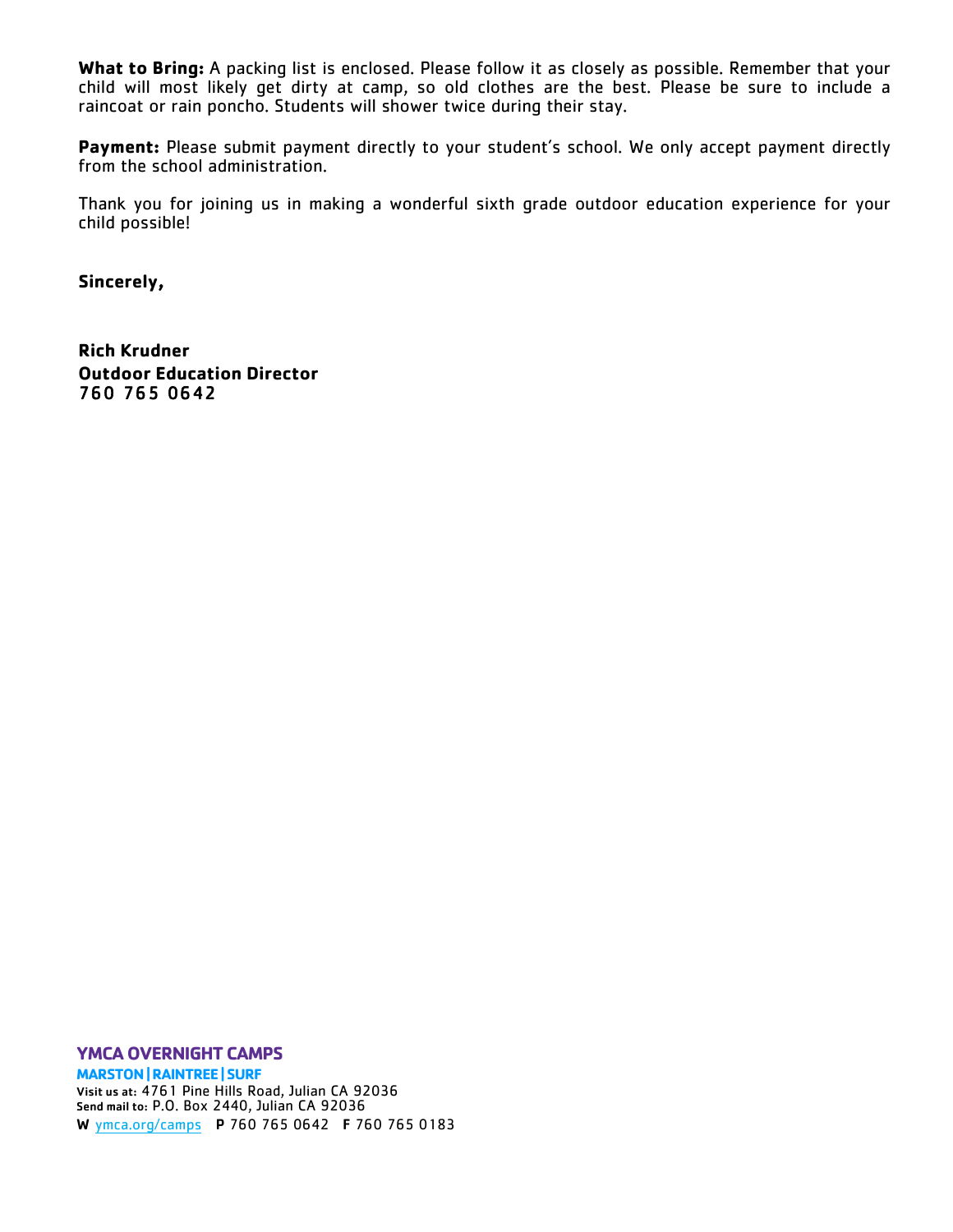# **Camp Rules and Discipline Policies**

Camp rules and policies have been carefully established to meet the emotional and physical needs of our students.

#### **Orientation**

All students begin their stay with an orientation. They will meet with the education staff and clearly discuss camp rules which revolve around the YMCAs character values of caring, honesty, respect, and responsibility.

#### **Getting back on track**

If a student makes poor choices, a staff member will discuss the issue with the student and will fill out a responsibility card that details how the student will behave in the future. If problems continue, conversations that include the instructor, classroom teacher, and phone call to parent/guardian will take place. Any further issues may result in the student's dismissal from camp (without a refund). Parents are responsible for immediate transportation home.

We put a lot of energy into maintaining a positive approach. The agreements are not a "punishment", but rather a tool to help students be responsible for their behavior and get back on track!

#### **Reasons for the Rules**

Our standards are a result of the high expectations we must meet to provide 24 hour care for the students we serve. The natural environment, outdoor activity schedule, and resident setting all require that we take safety very seriously. If a child exhibits defiance, lack of respect, fighting, stealing, or any other behavior that puts either themselves or others in danger, they cannot remain as a participant in our program.

# **Equipment List**

Please be sure to mark your child's name clearly on all items. The camp is not responsible for any lost or misplaced items or clothing. The following list will help your child to be prepared so that she/he can have the best experience possible!

Please remember temperatures in Julian can be many degrees cooler than coastal and inland areas.

### **What You Must Bring to Camp:**

| Chap Stick                         | *Raingear (plastic ponchos work well)                      |
|------------------------------------|------------------------------------------------------------|
| *Sleeping bag or blankets & sheets | 2 pairs of athletic shoes or boots that can get very dirty |
| Pillow                             | *Warm jacket or coat                                       |
| <b>Towels</b>                      | *2 sweatshirts or sweaters                                 |
| Soap and shampoo                   | Warm shirts or turtlenecks                                 |
| Toothbrush and toothpaste          | Long pants $(3 or 4 pair)$                                 |
| Brush or comb                      | Pajamas or something to sleep in                           |
| Deodorant                          | Short sleeved shirts or T-shirts                           |
| Hat with a brim or visor           | Underclothing                                              |
| Sunscreen                          | *6 pairs of socks                                          |
| Bag for dirty clothes              | <b>Water bottle</b>                                        |

## **IMPORTANT: Being prepared for wet weather can make a tremendous difference in your child's experience at camp.**

#### **Optional Equipment:**

Inexpensive camera, gloves, mittens, scarves, water bottle/canteen (may be purchased at camp), day pack, stationary, stamps, envelopes, and school appropriate reading materials.

### **\*\*\*PLEASE DO NOT BRING\*\*\***

Cell phones, Radio, iPod, MP3 player, video games, food, candy, gum, knives/razors or anything that might be considered a weapon, scented hair spray/gel/mousse, fragrant lotion, perfume, make-up, or any item of great personal or monetary value